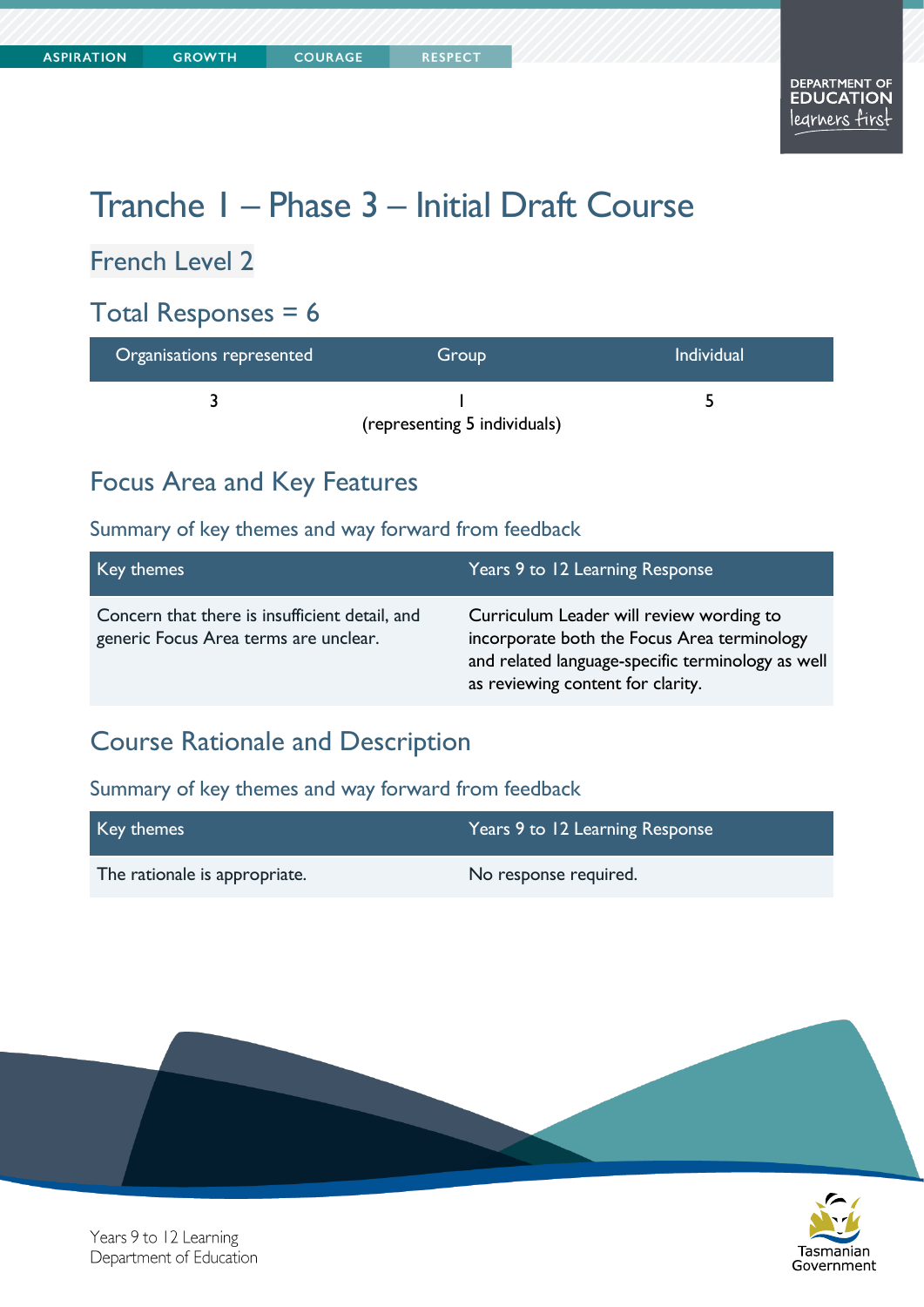# Integration of General Capabilities

Summary of key themes and way forward from feedback

| Key themes                                                                                  | Years 9 to 12 Learning Response                                                                                                                                                                                                                             |
|---------------------------------------------------------------------------------------------|-------------------------------------------------------------------------------------------------------------------------------------------------------------------------------------------------------------------------------------------------------------|
| Literacy should be identified as one of the<br>General Capabilities addressed in Languages. | The correct title for what is commonly referred<br>to as 'the literacy tick' is the TASC 'Everyday<br>adult reading, writing and communication (in<br>English)' Standard. Therefore, it cannot be<br>applied to courses in languages other than<br>English. |
| Concern regarding the incorporation of Cross-<br>Curriculum Priorities in French Level 2.   | Concern noted.<br>The Curriculum Leader will continue to work<br>with Critical Friends and School Sponsors to<br>identify when it may be appropriate to include<br>Cross-Curriculum Priorities in language<br>courses.                                      |

## Pathways

| Key themes                                                                                                        | Years 9 to 12 Learning Response                                                                                                                                                                                                                     |
|-------------------------------------------------------------------------------------------------------------------|-----------------------------------------------------------------------------------------------------------------------------------------------------------------------------------------------------------------------------------------------------|
| Respondents emphasised the importance of<br>ensuring cohesion and balance between Level 2<br>and Level 3 courses. | The Curriculum Leader will continue to work<br>with Critical Friends and Sponsor Schools to<br>ensure strategies for cohesion across learning<br>outcomes, knowledge, skills and content<br>elaborations between levels of the proposed<br>courses. |
| Request for exemplars to help clarify and<br>promote links to other learning areas and<br>industries.             | Resources provided through Canvas will help<br>identify possible transdisciplinary links.                                                                                                                                                           |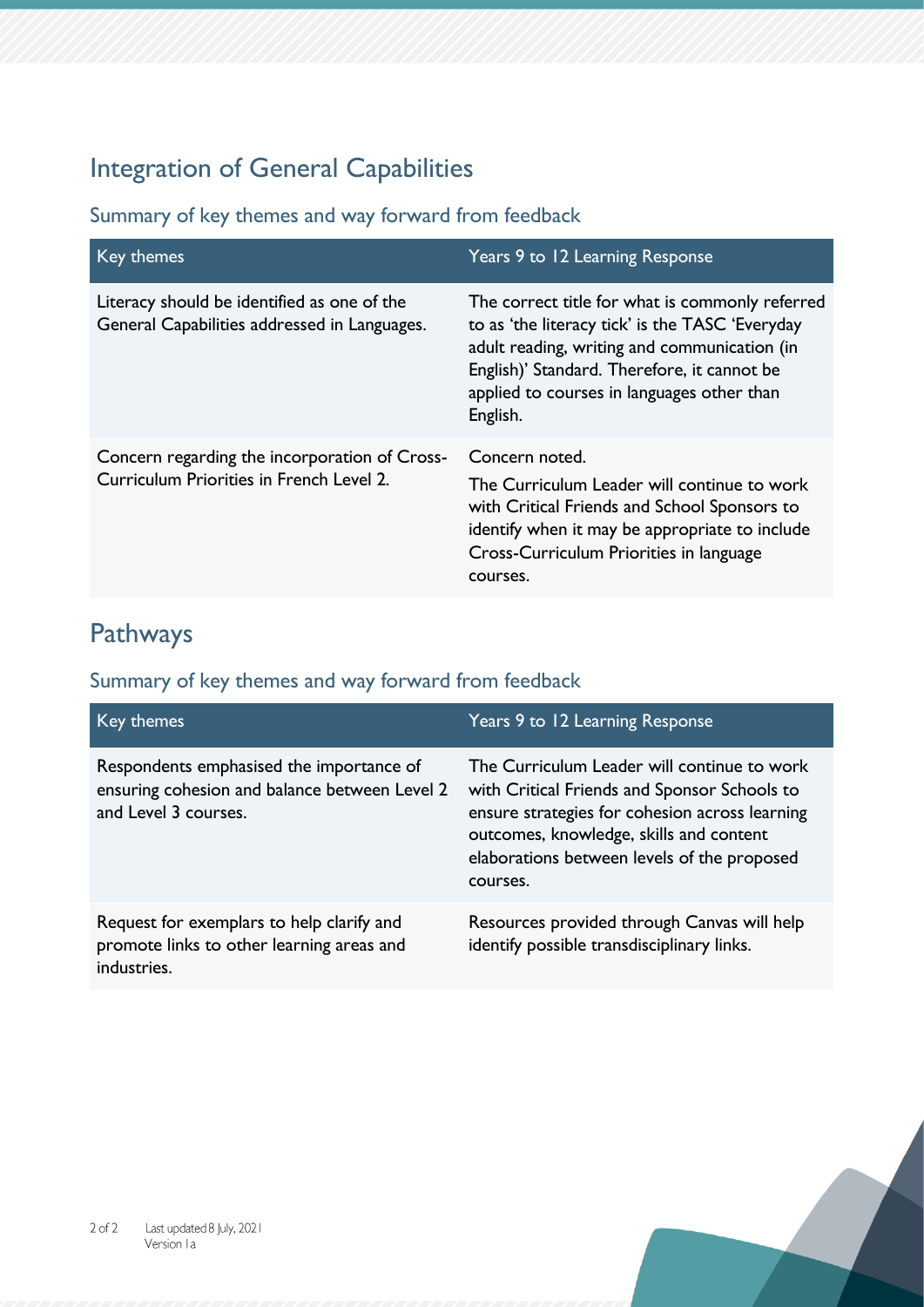## Course Requirements

#### Summary of key themes and way forward from feedback

| Key themes          | Years 9 to 12 Learning Response |
|---------------------|---------------------------------|
| No concerns raised. | No response required.           |

## Course Structure, Delivery and Progression

| Key themes                                                                                                                                                                                                                                                                                     | Years 9 to 12 Learning Response                                                                                                                                                                                                                                                                                                                                                                                                                                                                                         |
|------------------------------------------------------------------------------------------------------------------------------------------------------------------------------------------------------------------------------------------------------------------------------------------------|-------------------------------------------------------------------------------------------------------------------------------------------------------------------------------------------------------------------------------------------------------------------------------------------------------------------------------------------------------------------------------------------------------------------------------------------------------------------------------------------------------------------------|
| Strong opposition to modularisation as it is not<br>appropriate for learning a language.                                                                                                                                                                                                       | Referred to Years 9 to 12 Learning.                                                                                                                                                                                                                                                                                                                                                                                                                                                                                     |
| Query whether students will be able to "opt<br>into" the course in Module 2 or 3 as this is not<br>suitable for language-learning.                                                                                                                                                             |                                                                                                                                                                                                                                                                                                                                                                                                                                                                                                                         |
| Concern there will be overlap in the content of<br>modules because of the nature of language-<br>learning. Unsure how language can be separated<br>successfully into modules.                                                                                                                  |                                                                                                                                                                                                                                                                                                                                                                                                                                                                                                                         |
| The table and relationships between elements<br>are unclear at present. There is a lack of clarity<br>in the relationship between the module<br>concepts, topics and perspectives and some<br>respondents requested the removal of the<br>perspectives from the course document<br>altogether. | The Curriculum Leader will review the course<br>structure diagram to reflect the role of all<br>elements and clarify the role of Perspectives in<br>the Combined Curriculum and Assessment<br>Framework for Languages (CCAFL). The<br>Curriculum Leader will work with Critical<br>Friends and Sponsor Schools to articulate the<br>relationship between the perspectives, concepts<br>and topics. The Course Implementation Guide<br>and resources to be shared on Canvas will help<br>to clarify these relationships. |
| Unsure of some of the terminology used to<br>define the structure.                                                                                                                                                                                                                             | The final version of the proposed course<br>document will contain a glossary and the<br>Course Implementation Guidelines and<br>accompanying Canvas resources will assist with<br>clarification.                                                                                                                                                                                                                                                                                                                        |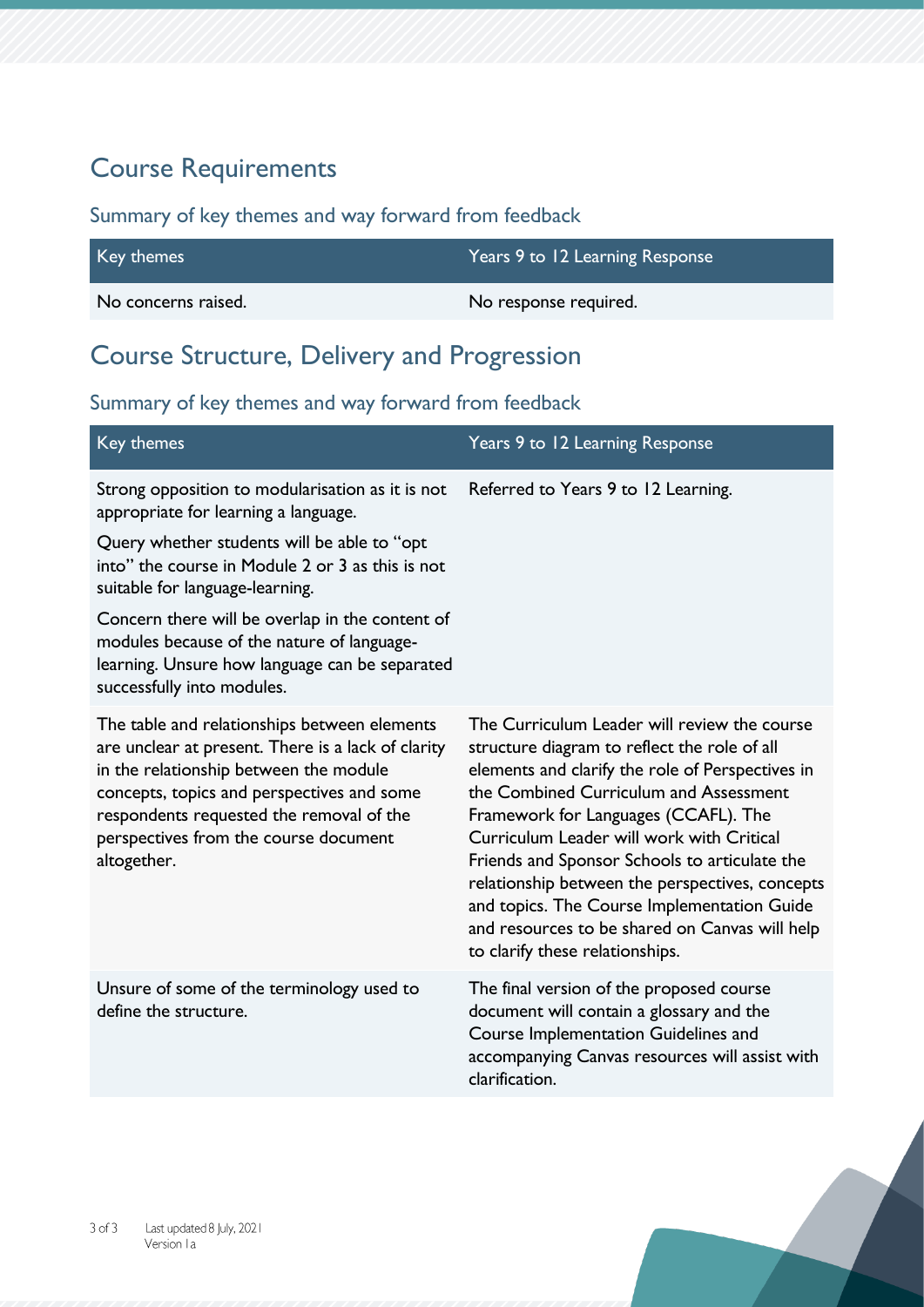# Module Content

#### Summary of key themes and way forward from feedback

| Key themes                                                                                    | Years 9 to 12 Learning Response                                                                                                                                                                        |
|-----------------------------------------------------------------------------------------------|--------------------------------------------------------------------------------------------------------------------------------------------------------------------------------------------------------|
| Some concern that the proposed course is too<br>aspirational for beginning language learners. | Curriculum Leader will continue to work with<br>Critical Friends and Sponsor Schools to ensure<br>the content elaborations and tasks prescribed<br>are manageable for beginning learners of<br>French. |
|                                                                                               |                                                                                                                                                                                                        |

# Criteria and Standards

| Key themes                                                                                                                                                                                    | Years 9 to 12 Learning Response                                                                                                             |
|-----------------------------------------------------------------------------------------------------------------------------------------------------------------------------------------------|---------------------------------------------------------------------------------------------------------------------------------------------|
| Concern about Tasmania's continued use of<br>criterion-based assessment and the resulting<br>lack of parity with a national curriculum.                                                       | Referred to Years 9 to 12 Learning.                                                                                                         |
| All 6 criterion should be available and assessed<br>in each module/throughout the course to<br>respect the nature of language learning.                                                       | Referred to Years 9 to 12 Learning.                                                                                                         |
| Concern that the fixed number of criteria<br>allocated to each module has resulted in the<br>need to artificially create criteria, which is<br>detrimental to language teaching and learning. | Referred to Years 9 to 12 Learning.                                                                                                         |
| Unclear about the difference between<br>"spontaneous" and "prepared". Some<br>respondents do not believe this structure will<br>work for learning languages.                                  | Concern noted.<br>The Curriculum Leader will continue to work<br>with Critical Friends and School Sponsors to<br>respond to this challenge. |
| Query about overlap between Criterion I and<br>4 etc. (speaking in both, for example) and the<br>combination of reading and listening into one<br>criterion.                                  | Concern noted.<br>The Curriculum Leader will continue to work<br>with Critical Friends and School Sponsors to<br>resolve these challenges.  |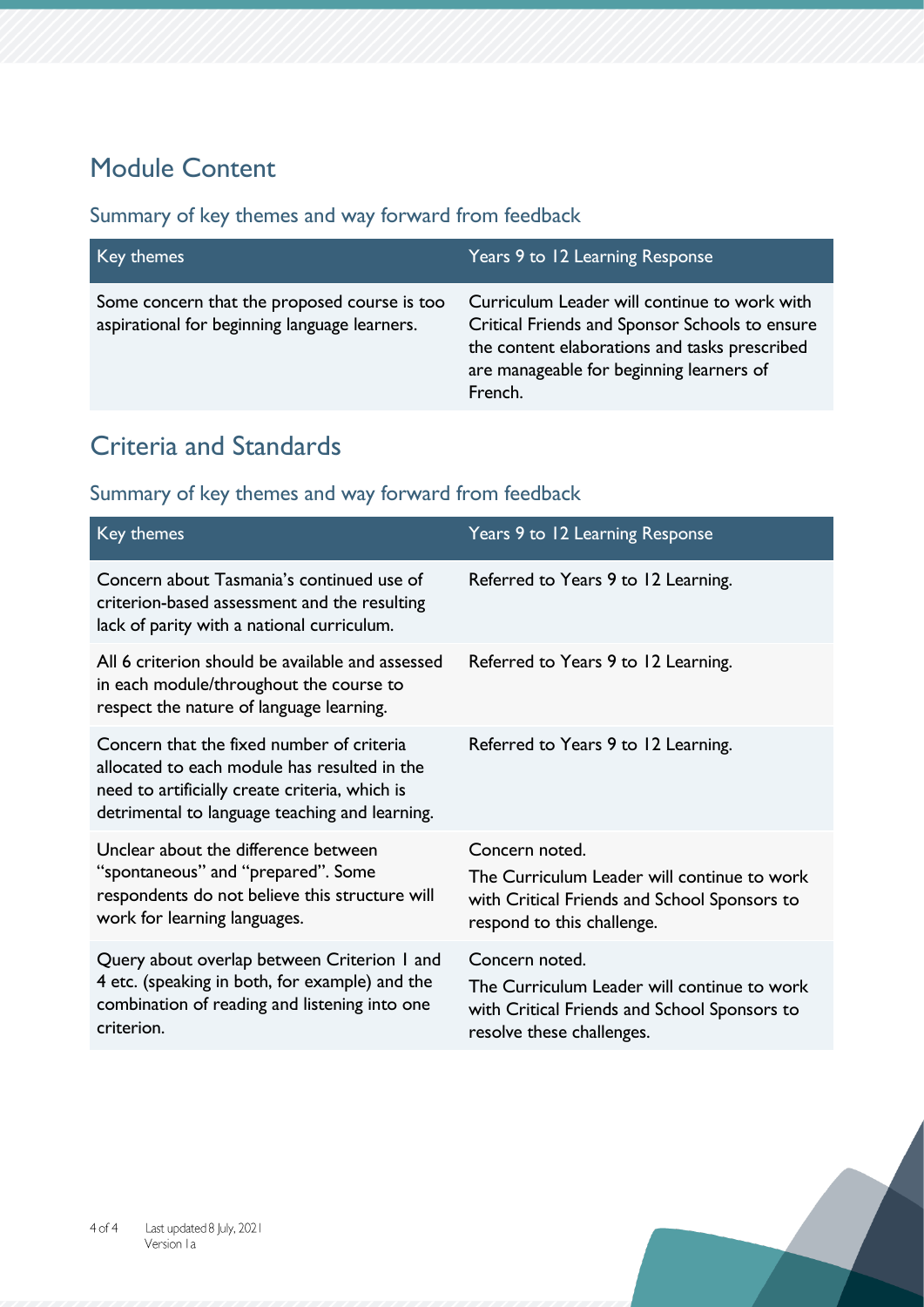| Key themes                                                                                                                   | Years 9 to 12 Learning Response                                                                                                                                                                                                                                          |
|------------------------------------------------------------------------------------------------------------------------------|--------------------------------------------------------------------------------------------------------------------------------------------------------------------------------------------------------------------------------------------------------------------------|
| Concern that the standards may be too<br>challenging without a clarifying statement<br>limiting them to the course contents. | Referred to Years 9 to 12 Learning.                                                                                                                                                                                                                                      |
| Concern about the degree of difficulty<br>presented in some criteria.                                                        | Concern noted.<br>The Curriculum Leader will continue to work<br>with Critical Friends and Sponsor Schools to<br>ensure module skills and knowledge represent<br>an appropriate degree of challenge for beginning<br>language learners.                                  |
| Concern about the use of visual texts in a<br>proposed Level 2 course.                                                       | Concern about visual texts noted.<br>The Curriculum Leader will continue to work<br>with Critical Friends and Sponsor Schools to<br>include tasks in the Canvas resources to<br>develop strategies for building skills to manage<br>visual texts.                        |
| Request that exemplars be provided to clarify<br>assessment terminology.                                                     | Concern noted.<br>The Curriculum Leader will continue to work<br>with Critical Friends and Sponsor Schools to<br>ensure the Course Implementation Guidelines<br>and accompanying Canvas resources will assist<br>with articulating appropriate assessment<br>strategies. |

# Appendix 1 - Line of Sight

| Key themes                                                                                                    | Years 9 to 12 Learning Response                                                                                                          |
|---------------------------------------------------------------------------------------------------------------|------------------------------------------------------------------------------------------------------------------------------------------|
| Concern that the wording for the standards is<br>not close enough to the wording of the<br>Learning Outcomes. | Concern noted.<br>The Curriculum Leader will continue to work<br>with Critical Friends and School Sponsors to<br>resolve this challenge. |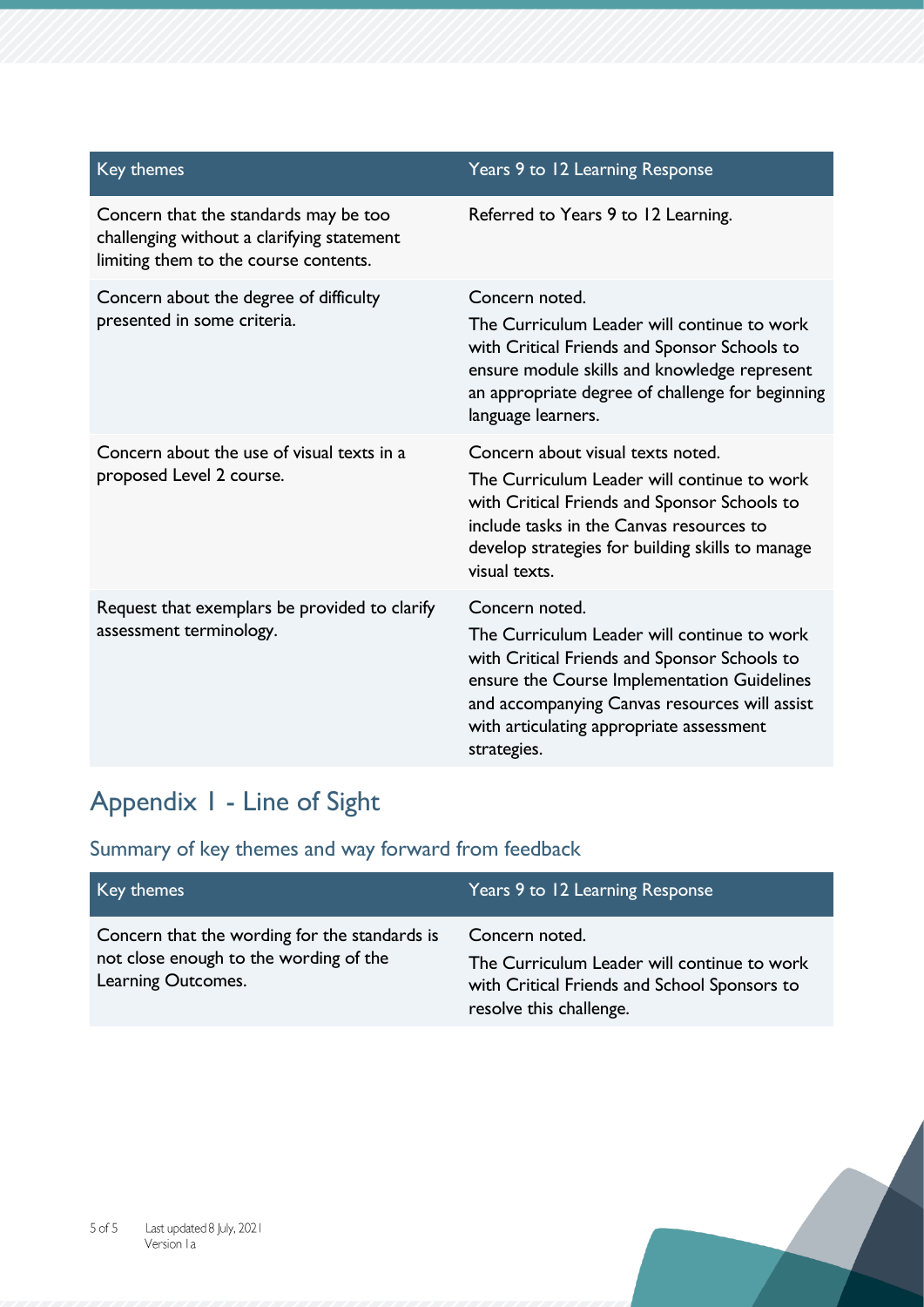# Appendix 2 – Alignment to Curriculum Frameworks

#### Summary of key themes and way forward from feedback

| Key themes                                                                                                                                                                      | Years 9 to 12 Learning Response                                                                                                                                                                                                               |
|---------------------------------------------------------------------------------------------------------------------------------------------------------------------------------|-----------------------------------------------------------------------------------------------------------------------------------------------------------------------------------------------------------------------------------------------|
| Some respondents requested that the terms:<br>'interacting in language', 'analysing language' and<br>'creating language' be clarified.<br>Request for exemplars for these also. | Concerns and requests noted.<br>The final version of the proposed course<br>document will contain a glossary and the<br>Course Implementation Guidelines and<br>accompanying Canvas resources will help to<br>clarify these CCAFL objectives. |

### Appendix 3 – Work Requirements

#### Summary of key themes and way forward from feedback

| Key themes                                                                                            | Years 9 to 12 Learning Response |
|-------------------------------------------------------------------------------------------------------|---------------------------------|
| There was general support for the Work<br>Requirements.                                               | No response required.           |
| A few respondents feel the work requirements Referred to Years 9 to 12 Learning.<br>need more detail. |                                 |

### Further Appendices

| Key themes                                                                                                                                                                                                                           | Years 9 to 12 Learning Response                                                                                                                                                                                                                                                 |
|--------------------------------------------------------------------------------------------------------------------------------------------------------------------------------------------------------------------------------------|---------------------------------------------------------------------------------------------------------------------------------------------------------------------------------------------------------------------------------------------------------------------------------|
| The inclusion of Appendices 6 and 7 was<br>supported.<br>Respondents provided a range of observations,<br>suggestions and queries regarding proposed<br>knowledge, skills and content for the content<br>elaborations in Appendix 6. | Respondents' contributions have been noted<br>and are appreciated.<br>The Curriculum Leader will continue to work<br>with Critical Friends and Sponsor Schools to<br>ensure module content represents an<br>appropriate degree of challenge for beginning<br>language learners. |
| Concern about the lack of a discipline-specific<br>glossary.                                                                                                                                                                         | The final version of the proposed course<br>document will contain a glossary.                                                                                                                                                                                                   |